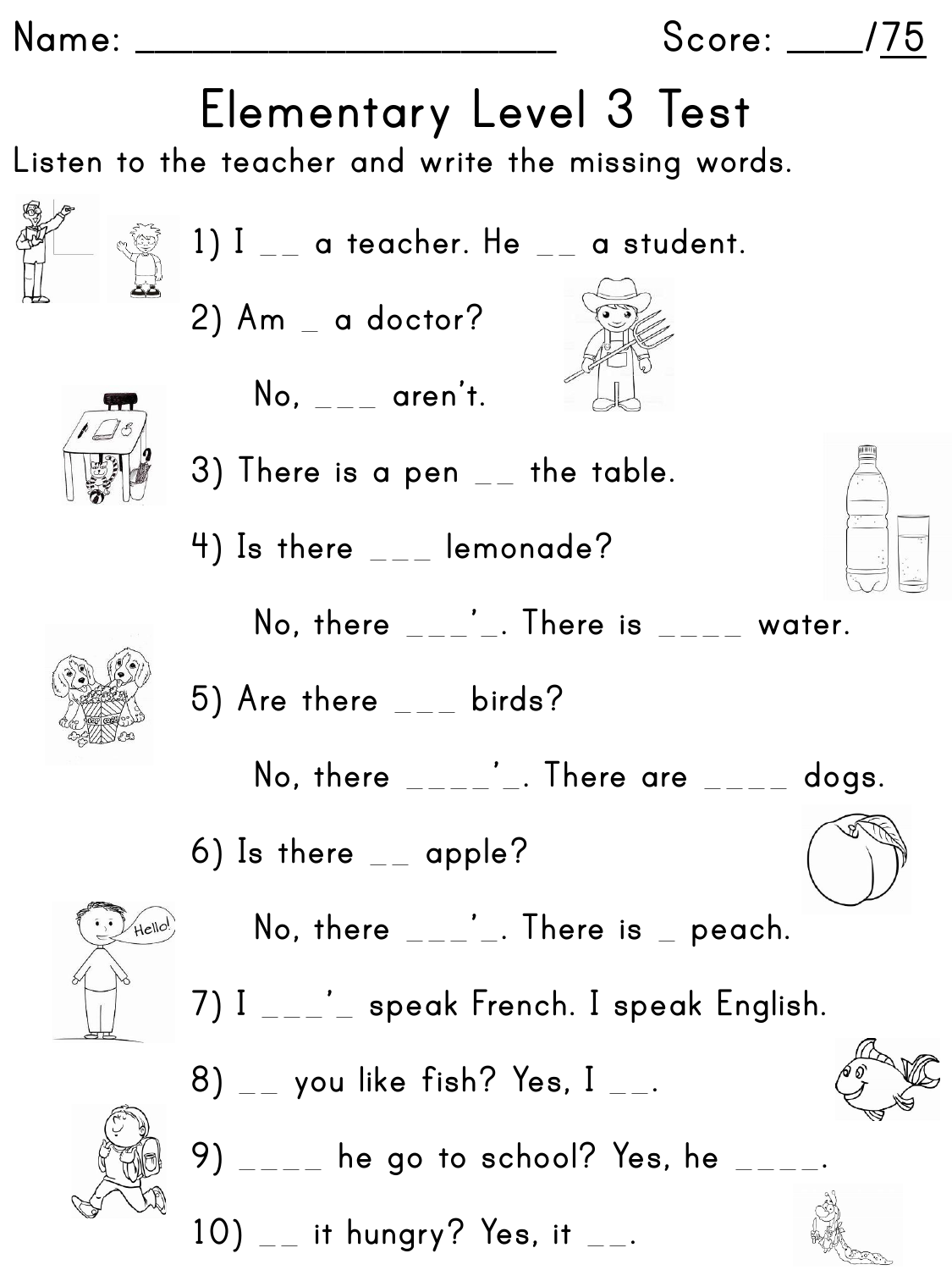

**Practice "now" sentences (hint… am/is/are \_\_\_\_\_ing).**

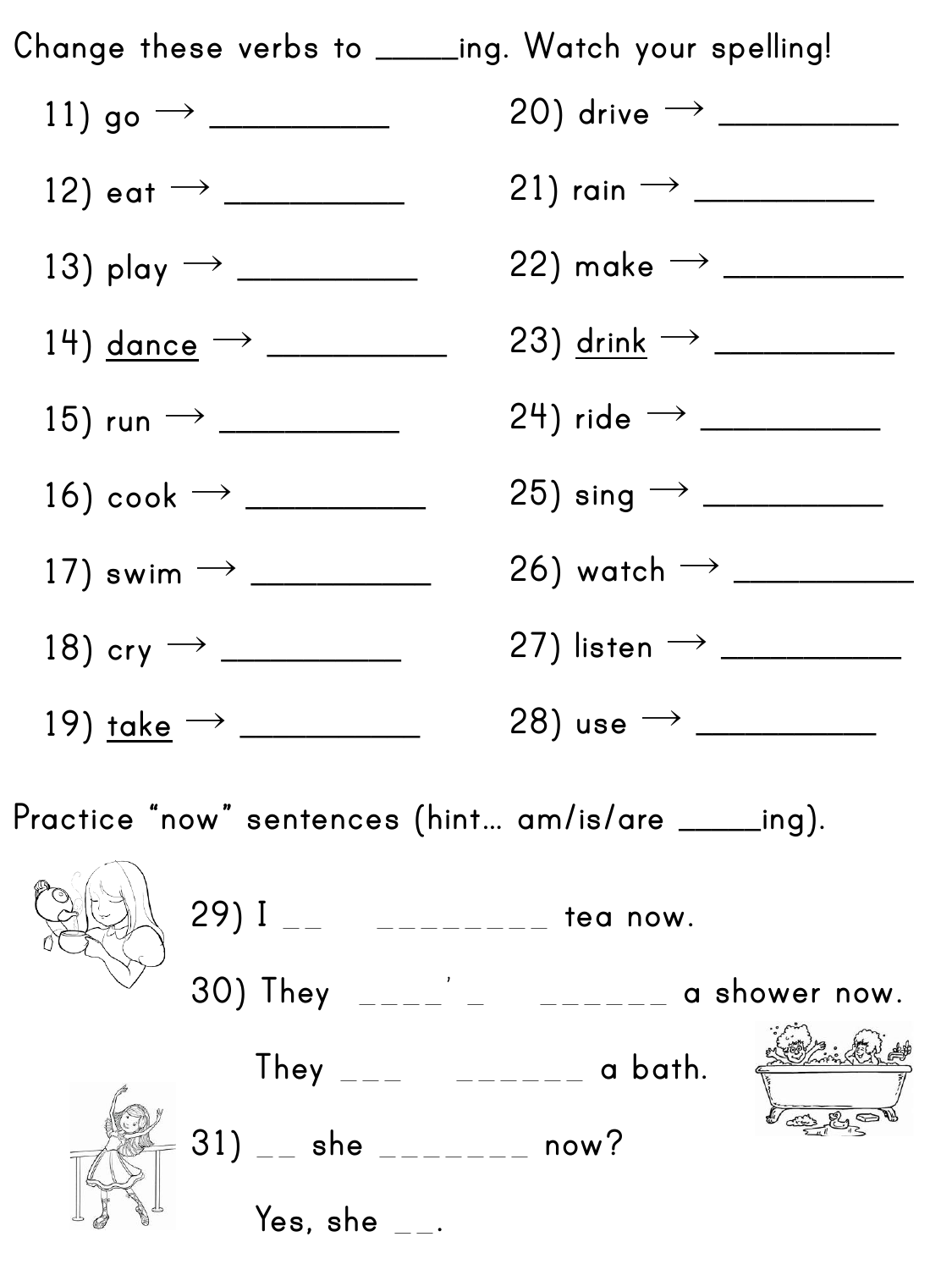

No, she

 $\bullet$  **to music.**  $\bullet$  **to music.**  $\bullet$  **to music.**  $\bullet$  **to music.**  $\bullet$  **to music.**  $\bullet$  **to music.**  $\bullet$  **to music.**  $\bullet$  **to music.**  $\bullet$  **to music.**  $\bullet$  **to music.**  $\bullet$  **to music.**  $\bullet$  **to music.**  $\bullet$  **to music.**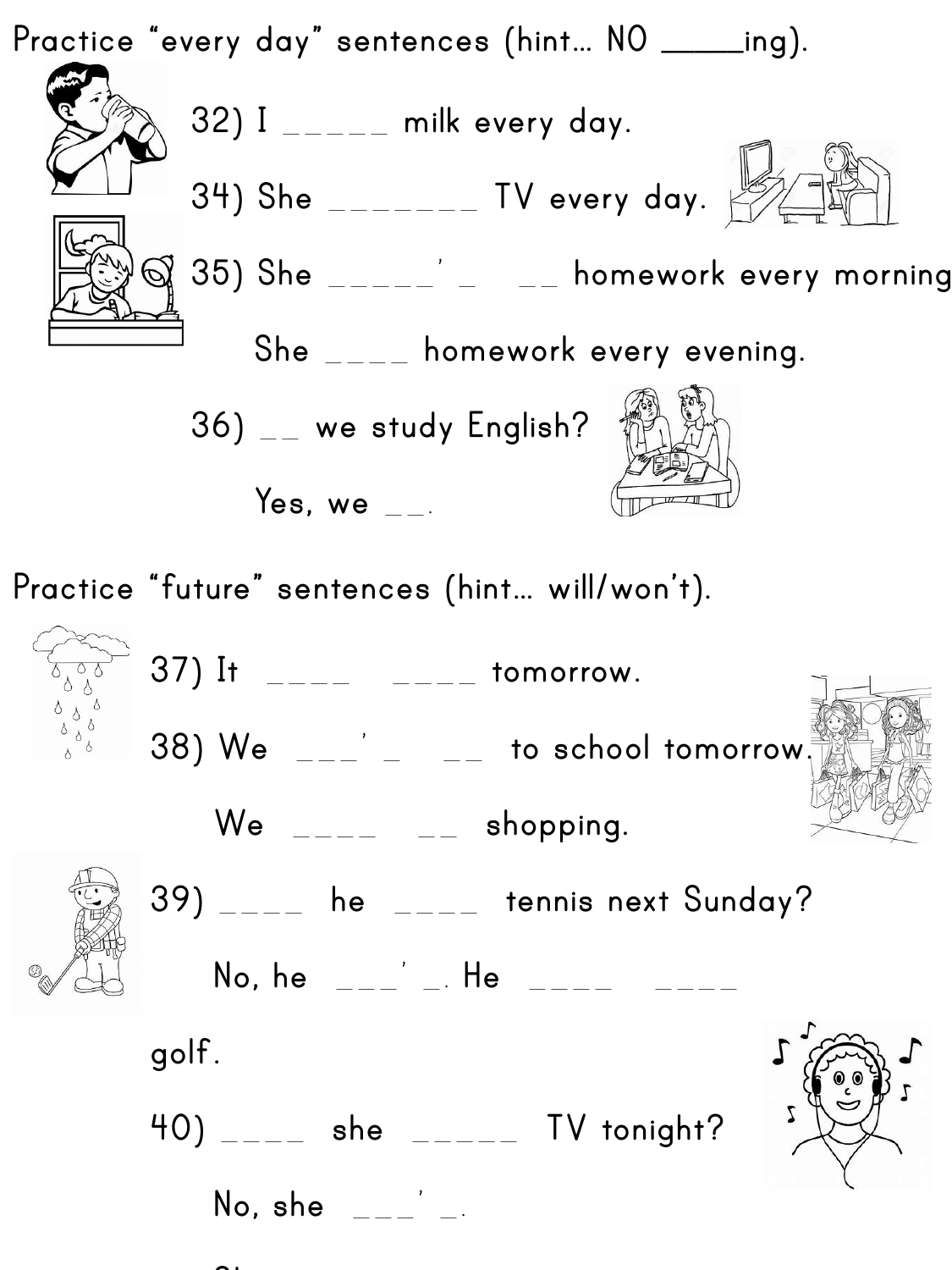**Circle the correct word.**





**ZOO** 



**43) We am / is / are bakers.**







**46) They were / are / will be at the zoo tomorrow.**

**Write the past tense.**

**Regular Verbs (-ed)**

## **Irregular Verbs**

**47) play** → **\_\_\_\_\_\_\_\_\_\_\_**

- **48) dance** → **\_\_\_\_\_\_\_\_\_\_\_**
- **49) cook** → **\_\_\_\_\_\_\_\_\_\_\_**
- **50) cry** → **\_\_\_\_\_\_\_\_\_\_\_**
- **51) use** → **\_\_\_\_\_\_\_\_\_\_\_**
- **52) watch** → **\_\_\_\_\_\_\_\_\_\_\_**
- **53) listen** → **\_\_\_\_\_\_\_\_\_\_\_**

**54) hug** → **\_\_\_\_\_\_\_\_\_\_\_**

| 55) drive $\rightarrow \_$  |
|-----------------------------|
| 56) fly $\rightarrow$ ____  |
| $57)$ make $\rightarrow$ __ |
| 58) drink $\rightarrow \_$  |
| 59) ride $\rightarrow$ ____ |
| 60) swim $\rightarrow$ $\_$ |
| 61) go $\rightarrow$ ____   |
| 62) come $\rightarrow$      |